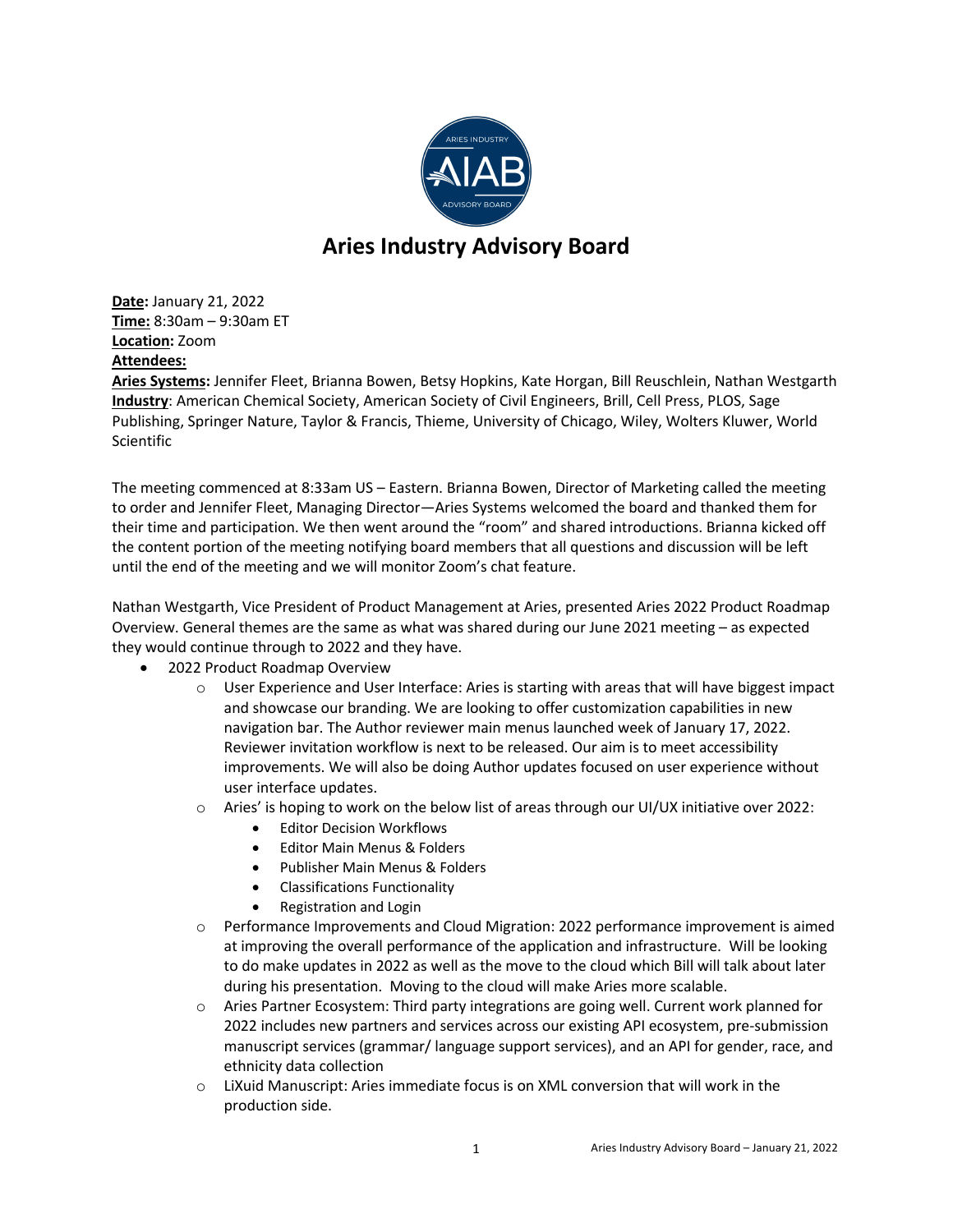- Workflow Enhancements and Features
	- o Transparent peer review: Aries is looking to improve our support for generation of transparent peer review reports. This is where peer review content is published openly, and reviewers remain anonymous. Benefits include greater visibility and recognition for reviewers, improved review quality with increased opportunity for scrutiny, research integrity and reproducibility improved with transparency, reduce review manipulation and fraudulent activities. We are seeing use and demand increasing within the industry. Aries is planning to have a standardized export mechanism for all customers rather than varied ones we have today.
	- o Diversity data collection: We have looked at Royal Society of Chemistry (RSC) and are working with our Elsevier colleagues on diversity data collection. Our work includes an API integration offering for a standardized solution – RSC has given as example. Opening that API will allow customers to open their own systems. Looking for a publisher agnostic system that the Elsevier team has been working on. The intent is to remove the need for customers to build their own system. The work supports collection of data and would hope to open that up and then expand export.
	- o Mentorship in Peer Review: Enabling a junior researcher. This is work is slotted for later in the year and requires more investigation. Mentorship is very manual right now, but we hope to make this a more standardized workflow to support.
	- $\circ$  Internal capabilities: Aries is looking to capture product usage to support product improvement prioritization decisions, support future workflow simplification decisions, informing our user experience and user interface refresh initiative. These are some of what we're doing and there will be additional work as well. We also want to capture user feedback for work such as, measuring impact of UI/UX updates, qualitatively and quantitatively, capturing feedback for future product improvements

Bill Reuschlein, Director of Operations introduced himself to the board and presented an update on Aries strategy for moving to the cloud:

- Bill shared his background with the board. Bill's time at Via Oncology office was focused on Co-Lo and migration. Elsevier acquired Via Oncology in 2018. Bill started moving Via Oncology to AWS and cloud based. Growing within Elsevier Bill took on responsibility of Europe and China for getting Via Oncology migrated and among other offerings. He then took the opportunity at Aries Systems to lead them in the move to cloud-based architecture for the next year or two. Once that migration is complete Aries will leverage the cloud agnostic capabilities, to stand up a more robust and scalable infrastructure going forward.
- Why move to the cloud: We want to be in the business of producing world class software, not data center services. In a traditional data center, you need to plan for capacity. Moving to the cloud allows capacity planning and scaling up and down on demand, it allows teams to focus on stability, features, development. Will provide value to Engineering and customers.
- The focus point of moving to the cloud is bringing stability through automation. Cattle versus pets analogy – a server is like a pet you have to care for, and we want more cattle. With infrastructure as code, that will enable work to get through the pipelines faster— we can patch, scan, etc. By adopting DevOps in Aries, it will allow us to take advantage of Elsevier efficiencies while maintaining the data and customer separation. This will allow for savings and reduced costs that can be reinvested back in Editorial Manager® features and improving the product to get the best quality software on the most reliable infrastructure.

The meeting then transitioned to facilitated discussion with the board as a whole on the following topic areas: